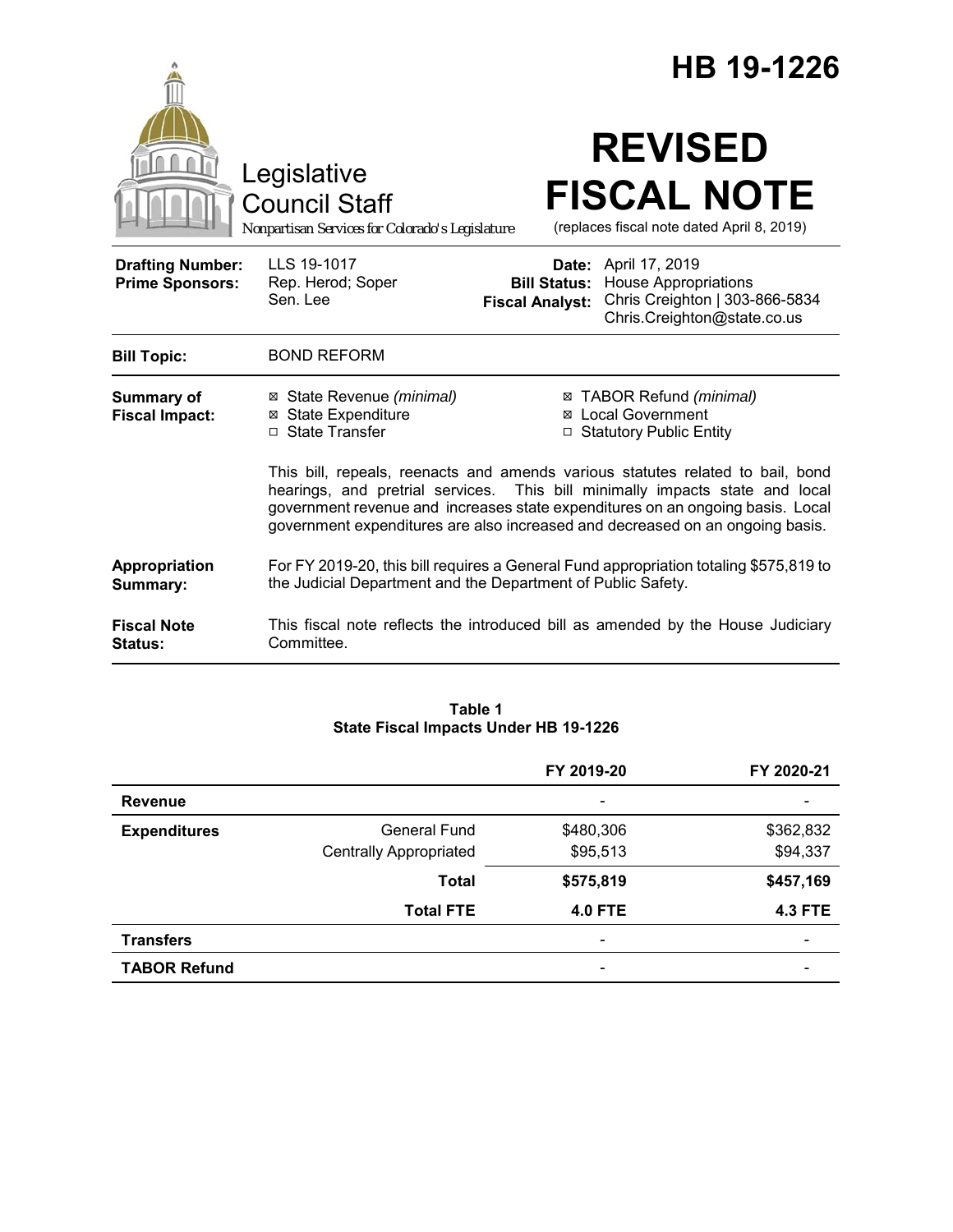# **Summary of Legislation**

This bill repeals, reenacts, and amends various statutes related to bail, bond hearings, and pretrial services as discussed below.

**Bailable offenses.** Under current law, offenders charged with certain offenses are deemed to be a significant risk to the public and may not be released on bail. This bill removes possession of a weapon by a previous offender and sexual assault from the list of crimes that are not bailable.

**Bond hearing considerations.** The least restrictive bond conditions that do not include monetary requirements must be used for any offenders not released through the pretrial screening process. The bill specifies considerations that must be made by the court in setting bond for the offender and the types of bonds that may be used. The court must order the commencement of the criminal proceedings within three days of the initial hearing, excluding weekends and holidays, unless good cause is shown for additional time or the parties to the case agree to additional time. A defendant in custody has scheduling preference over other court matters. This bill specifies procedures for how a defendant, prosecuting attorney, or bonding commissioner can ask for a review and modification of a bond.

**Judicial district pretrial services.** By March 31, 2020, this bill requires each judicial district to develop the following which must be implemented by July 1, 2020:

- a pretrial release screening process to assess each arrested offender as soon as possible and no later than 24 hours after admission to a detention center;
- an administrative order of the chief judge of the judicial district that specifies written criteria allowing for the immediate pretrial release of certain persons detained on a summons or unsecured personal recognizance bond without monetary conditions and without an initial pretrial hearing. Each district must obtain input from at least one person that was incarcerated in the district because of an inability to pay a monetary bond.

The Office of the State Court Administrator must develop statewide standards and guidelines for pretrial release screening and release criteria. The standards and guidelines must be developed in conjunction with nationally relevant research and best practice models. Each Chief Judge of a judicial district must designate a person, agency, or program for each detention facility in the district to conduct pretrial screening, and must identify a bonding and release commissioner who is authorized to release defendants without monetary bond conditions.

**County pretrial services.** Under current law, counties are encouraged, but not required, to establish pretrial services programs. This bill requires all counties, and city and counties to establish pretrial services by July 1, 2020. Under the bill, a community advisory board must be established in each judicial district to create a plan for the pretrial services program. The Chief Judge of a district must approve of the pretrial services plan before it is established. Such programs may be administered by the county or through a contract with a private nonprofit entity or an intergovernmental agreement with another local government. Minimum standards and reporting requirements for each pretrial services program are specified in the bill and are consistent with those under current law.

The Pretrial Services Cash Fund is created for the purpose of operating or assisting in the operation of a county pretrial service program. Counties are encouraged to seek funding to implement locally-based pretrial programs. This includes, but is not limited to, program development, assessment services, contract services, and supervision services. The fund consists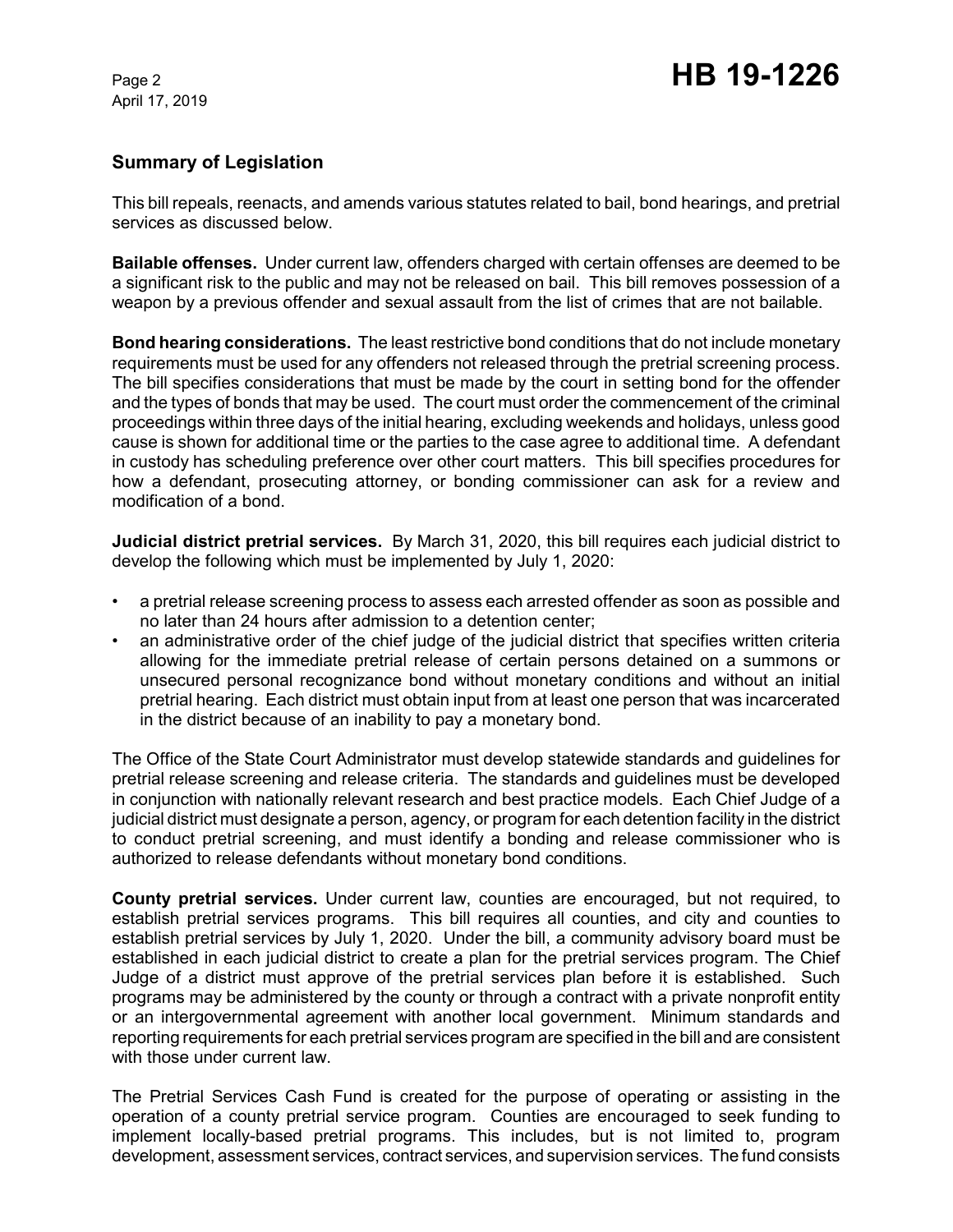of any money appropriated by the General Assembly and the State Court Administrator is authorized to accept gifts, grants, and donations from any public or private donor. The state court administrator must create an annual funding formula to distribute funds from this cash fund to counties that request pretrial services. All counties are eligible for this funding and counties without pretrial services are to be given priority.

**Pretrial services waiver.** If a county is unable to establish a pretrial services program, the county must request a waiver that outlines the reasons for being unable to establish a program. Waiver requests must be reviewed by the Office of the State Court Administrator. The office must also determine if any technical assistance can be provided to the county seeking a waiver and submit an annual report to the General Assembly listing of all waiver requests with recommendations on how to create a pretrial services program in every county in the state.

**Rask assessment instrument.** The Office of the State Court Administrator must review and approve empirically developed and validated risk assessment instruments to be used by pretrial services programs. Beginning July 1, 2021 any risk assessment instrument must be evaluated, developed, and validated in Colorado to maximize accuracy and minimize race, ethnicity, or gender bias. The Division of Criminal Justice in the Department of Public Safety must evaluate any approved assessment instrument. The results of these studies are to be presented to General Assembly. The bill specifies what information must be collected by jurisdicitons using a risk assessment tool.

### **State Revenue**

Beginning in the current FY 2018-19, this bill impacts state cash fund revenue from bond forfeitures, traffic warrant fees, and gifts, grants, and donations. Overall, a minimal revenue decrease is expected. Bond forfeitures and traffic warrant fees are subject to TABOR; however, gifts, grants, and donations are not.

**Bond forfeitures.** To the extent that more defendants are released on a non-monetary bond, this bill decreases bond forfeiture revenue. From 2015 to 2017 there were an average of 965 bond forfeitures per year which resulted in the collection of an average of \$306,786 in total cash fund revenue from these forfeitures. This decrease is assumed to be minimal.

**Traffic warrant fee.** Under current law, a \$30 outstanding judgement warrant fee is assessed for the failure to appear in court in traffic cases. To the extent that non-monetary bonds are issued for traffic offenses, this bill could result in an increase in the number of instances where a defendant fails to appear on a traffic case and will thus increase traffic warrant fee revenue. A high level of compliance is assumed for any non-monetary bonds issued on traffic offenses; therefore, this increase is assumed to be minimal.

**Gifts, grants, and donations.** This bill authorizes the collection of gifts, grants, and donations which will increase state cash fund revenue. As of this writing, no source of gifts, grants, and donations have been identified.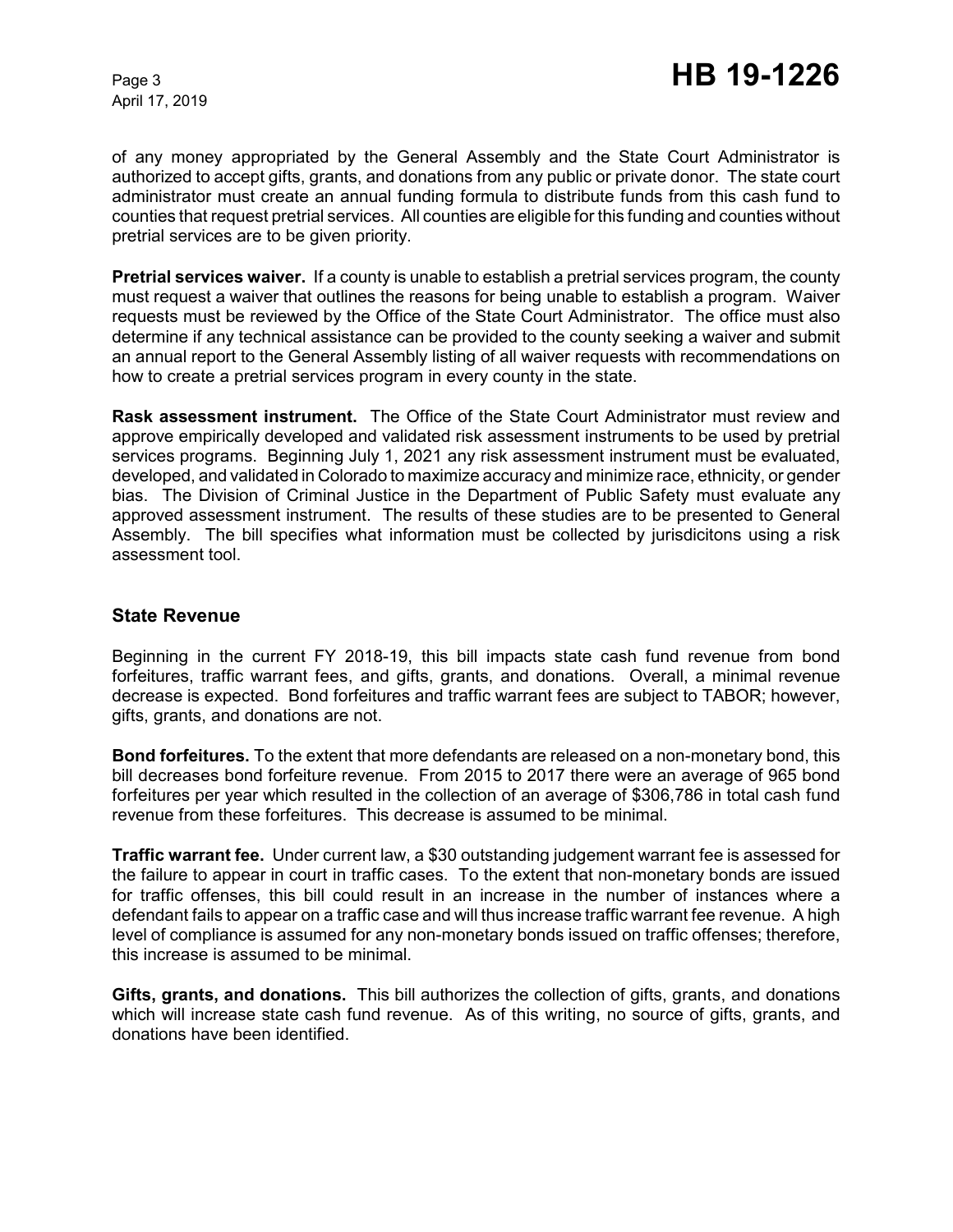# **State Expenditures**

This bill increases state expenditures in the Judicial Department and the Department of Public Safety by a total of \$575,819 and 4.0 FTE in FY 2019-20 and \$457,169 and 4.3 FTE FY 2020-21. Theses costs will be partially offset by a decrease in trail court costs and workload. These impacts are shown in Table 2 and discussed below.

| <b>Cost Components</b>                             |                  | FY 2019-20     | FY 2020-21     |
|----------------------------------------------------|------------------|----------------|----------------|
| <b>Judicial Department</b>                         |                  |                |                |
| <b>Personal Services</b>                           |                  | \$306,541      | \$334,409      |
| <b>Operating Expenses and Capital Outlay Costs</b> |                  | \$23,712       | \$4,900        |
| Pretrial Services Website/Data Collection Tool     |                  | \$110,240      |                |
| Centrally Appropriated Costs*                      |                  | \$86,119       | \$86,626       |
| FTE - Personal Services                            |                  | 3.7 FTE        | 4.0 FTE        |
| <b>Judicial Department (Subtotal)</b>              |                  | \$526,612      | \$425,935      |
| <b>Department of Public Safety</b>                 |                  |                |                |
| <b>Personal Services</b>                           |                  | \$21,013       | \$22,923       |
| <b>Operating Expenses and Capital Outlay Costs</b> |                  | \$600          | \$600          |
| Consultant                                         |                  | \$18,200       |                |
| Centrally Appropriated Costs*                      |                  | \$9,394        | \$7,711        |
| FTE - Personal Services                            |                  | 0.3 FTE        | 0.3 FTE        |
| <b>Department of Public Safety (Subtotal)</b>      |                  | \$49,207       | \$31,234       |
|                                                    | <b>Total</b>     | \$575,819      | \$457,169      |
|                                                    | <b>Total FTE</b> | <b>4.0 FTE</b> | <b>4.3 FTE</b> |

#### **Table 2 Expenditures Under HB 19-1226**

 *\* Centrally appropriated costs are not included in the bill's appropriation.*

**State Court Administrator's Office.** The Judicial Department requires 4.0 FTE to develop statewide pretrial service program standards and guidelines. This staff will also develop and administer a county pretrial service funding model, develop the waiver form and technical assistance to counties that cannot establish a pretrial services program, evaluate and make recommendations on what is needed to establish a pretrial services programs in all counties, review data and create reports. Costs in FY 2019-20 include standard operating and capital outlay and are prorated for the General Fund paydate shift.

**Pretrial services website.** The Judicial Department requires \$110,240 to create a website to collect pretrial services data to be used for evaluation, report creation, and future recommendations. This requires 1,040 hours of programming at a cost of \$106 per hour to develop this site and allow for pretrial services programs to update data to the department.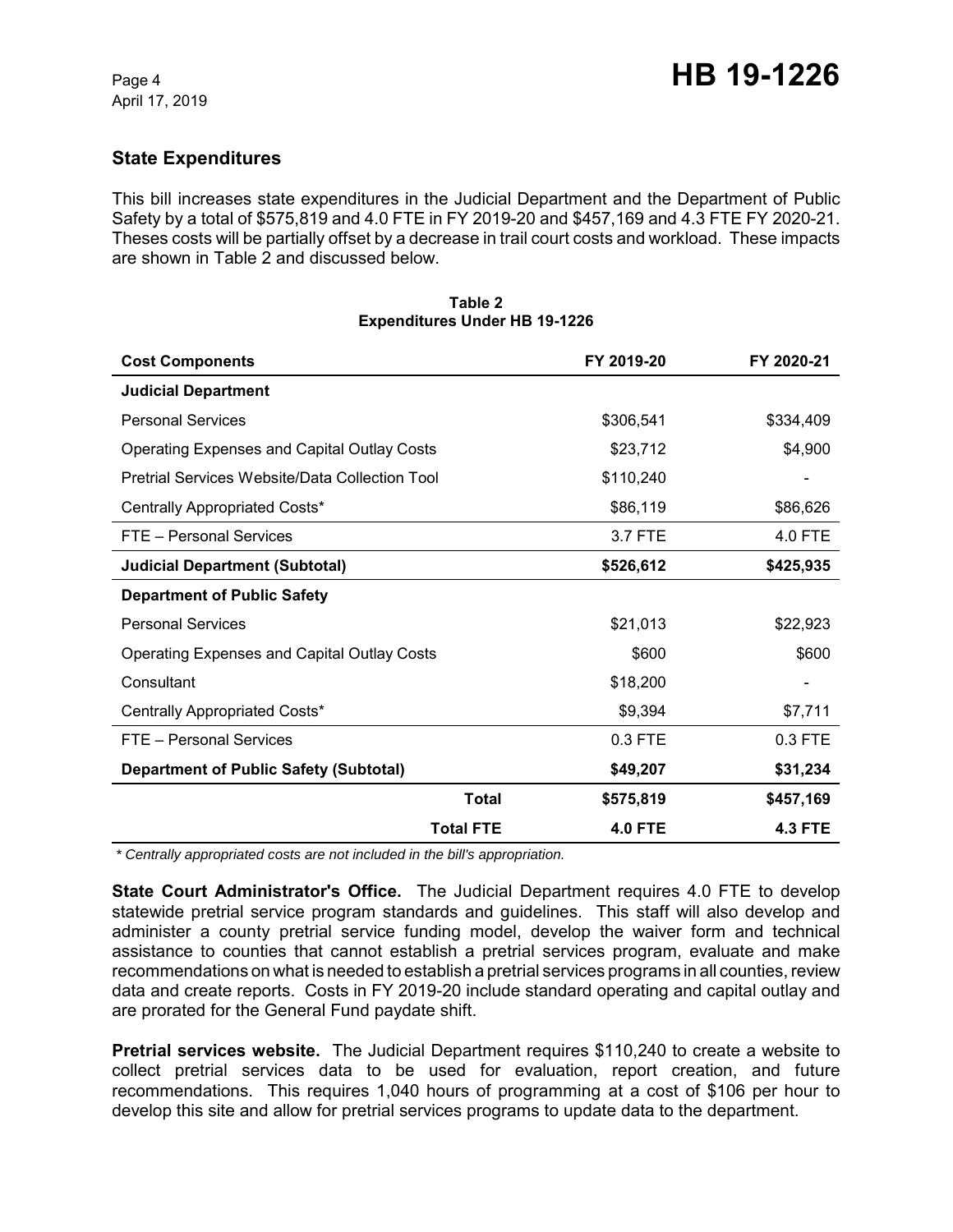**Trial court workload.** Trial court workload may both increase and decrease under this bill. To the extent that more offenders are released on bond prior to an initial hearing, workload will decrease. However, by adding additional criteria that must be considered when making bonding decisions, workload is increased. Workload will also increase if more offenders fail to appear in court on non-monetary bonds to produce a bench warrant and conduct a rehearing. Overall, a minimal workload decrease is expected and any adjustments in appropriations will be addressed through the annual budget process.

**County pretrial services funding.** This bill encourages counties to seek funding from the Pretrial Services Cash Fund to establish or administer pretrial services programs. Cost to provide pretrial services in the counties that do not have such a program are estimated \$6.5 million, however because this cost depends on how the pretrial services program is established and the amount of funding sought from the Pretrial Services Cash Fund is unknown, it is assumed that the Office of the State Court Administer will request funding for county pretrial services through the annual budget process after requests for funds are receiving and prioritized based on need.

**Department of Public Safety.** It is assumed the Department of Public Safety will contract with a consultant to evaluate any approved risk assessment tools for accuracy and bias and that 91 hours of consultant time are needed at a rate of \$200 per hour in FY 2019-20 and every three years thereafter. The department also requires 0.3 FTE for a statistical analyst that will gather data, assist in the assessment tool evaluation, and write reports. Standard operating costs are included for this position and costs are prorated in FY 2019-20 for the General Fund paydate shift.

**Centrally appropriated costs.** Pursuant to a Joint Budget Committee policy, certain costs associated with this bill are addressed through the annual budget process and centrally appropriated in the Long Bill or supplemental appropriations bills, rather than in this bill. These costs, which include employee insurance and supplemental employee retirement payments, are estimated to be \$95,513 in FY 2019-20 and \$94,337 in FY 2020-21.

### **Local Government**

Overall, this bill is expected to impact local government revenue, costs, and workload, as described below. The exact impact will vary by county depending on the caseload, existing pretrial service programs, staffing levels and future decisions how pretrial services are to be provided.

**District attorneys.** This bill both increases and decreases district attorney workload. Workload will increase to assist in the creation of county pretrial services in counties that do not already have such services. Workload will also increase to ensure the filing of cases within three days after an initial hearing and to attend additional bond reconsideration hearings. Workload to prepare for and attend bond hearings is decreased because more offenders will be released through pretrial service programs before such a hearing occurs.

**Pretrial services.** Costs and workload will increase for all counties to establish pretrial services programs by July 1, 2020. Pretrial services costs are expected to range from \$3 to \$10 per offender per day. Based on an analysis of supervision requirements for existing pretrial services programs statewide an estimated \$6.5 million is needed to provide pretrial services to approximately 2,600 offenders in 51 counties. Costs will vary by county depending on the number of offenders and how the program is set up. To the extent that any counties seek a waiver costs will not be incurred.